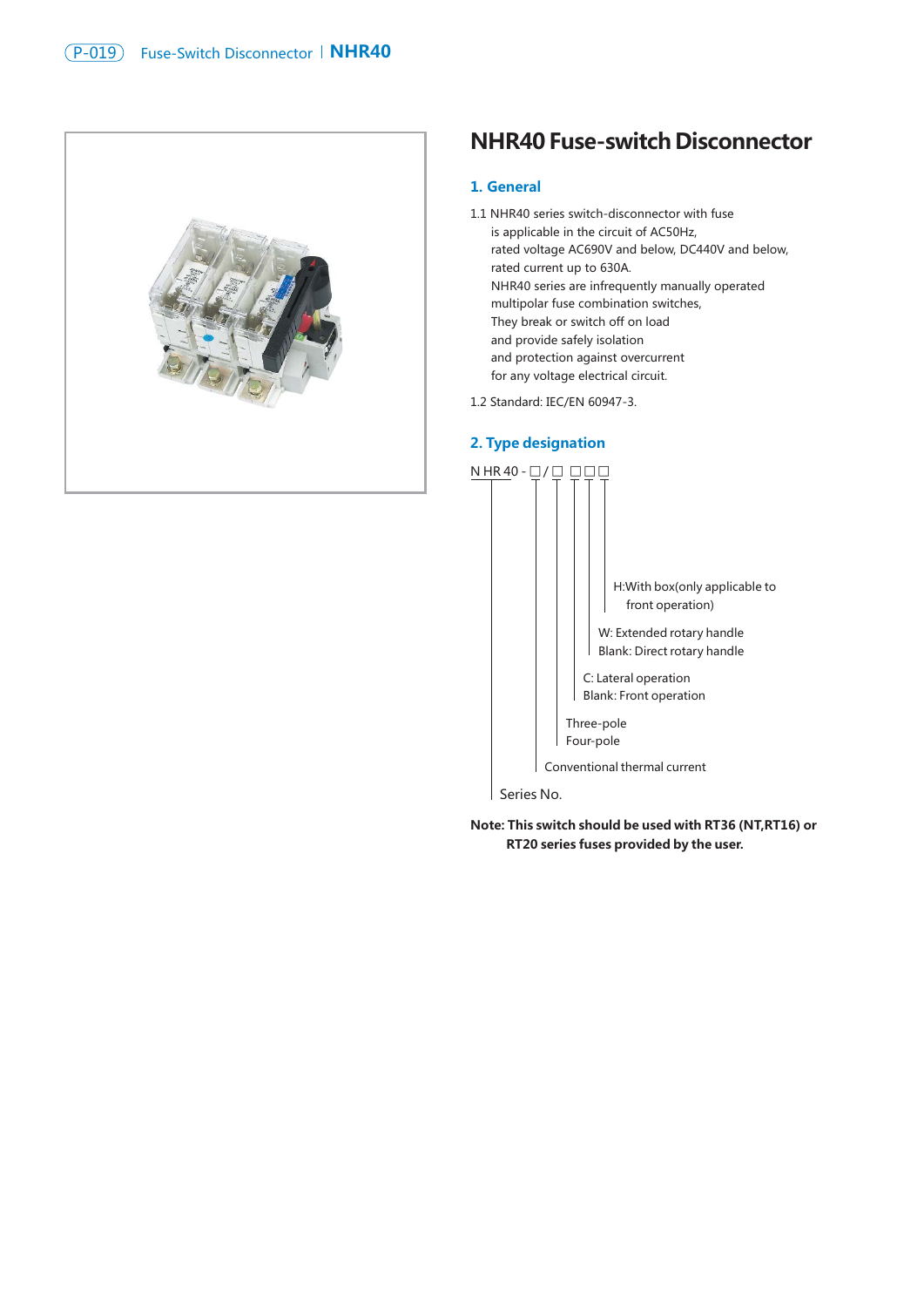

| <b>Conventional thermal current (A)</b> |                  | 63         | 160           | 250          | 400         | 630 |  |
|-----------------------------------------|------------------|------------|---------------|--------------|-------------|-----|--|
| Rated current voltage (A)               |                  | 20, 32, 63 | 100, 125, 160 | 200、250      | 315、400     | 630 |  |
| Rated insulation voltage (V)            |                  | 690V       | 800V          |              |             |     |  |
|                                         | 400V             | 20, 32, 63 | 100, 125, 160 | 200、250      | 315、400     | 630 |  |
|                                         | AC22             |            |               |              |             |     |  |
|                                         | 400V             | 20, 32, 63 | 100, 125, 160 | 200、250      | 315、400     | 630 |  |
|                                         | AC23             |            |               |              |             |     |  |
|                                         | 690V             | 20, 32, 63 | 100, 125, 160 | 200、250      | 315         | 425 |  |
| Associated current (A)                  | AC22             |            |               |              |             |     |  |
|                                         | 690V             | 20, 32, 63 | 100, 125, 160 | 200、250      | 315         | 425 |  |
|                                         | AC23             |            |               |              |             |     |  |
| Rated current (A)                       | 230V             | 20, 32, 63 | 100, 125, 160 | 200、250      | 315、400     | 630 |  |
|                                         | DC <sub>22</sub> |            |               |              |             |     |  |
|                                         | 230V             | 20, 32, 63 | 100, 125, 160 | 200、250      | 315、400     | 630 |  |
|                                         | DC <sub>23</sub> |            |               |              |             |     |  |
|                                         | 440V             | 20, 32, 63 | 100, 125, 160 | 200、250      | 315         | 425 |  |
|                                         | <b>DC22</b>      |            |               |              |             |     |  |
|                                         | 440V             | 20, 32, 63 | 100, 125, 160 | 200、250      | 315         | 425 |  |
|                                         | DC <sub>23</sub> |            |               |              |             |     |  |
| Operation force (N)                     |                  | $60 - 80$  | $65 - 100$    | $80 - 120$   | $100 - 150$ | 230 |  |
| Associated fuse                         | Specification    | 00C        | 00            | $\mathbf{1}$ | 2           | 3   |  |

Remark:

1) With terminal shield

2) Two phases are connected in series according to the phase character

#### **4. Structure and features**

4.1 The switch adopts full-enclosed structure of reliable thermal characteristic to ensure reliable operation.

- 4.2 Each phase has two groups of contact system with double breaking points, these two groups of contacts are serially connected, which has improyed its current breaking capability, and ensures the reliability of power supply disconnecting.
- 4.3 Manual rotated operation mechanism has energy storage spring,so the active contact can operate swiffly with no relation with operation speed.

## **5. Overall and mounting dimensions (mm)**

Facade operation inside the switchgear

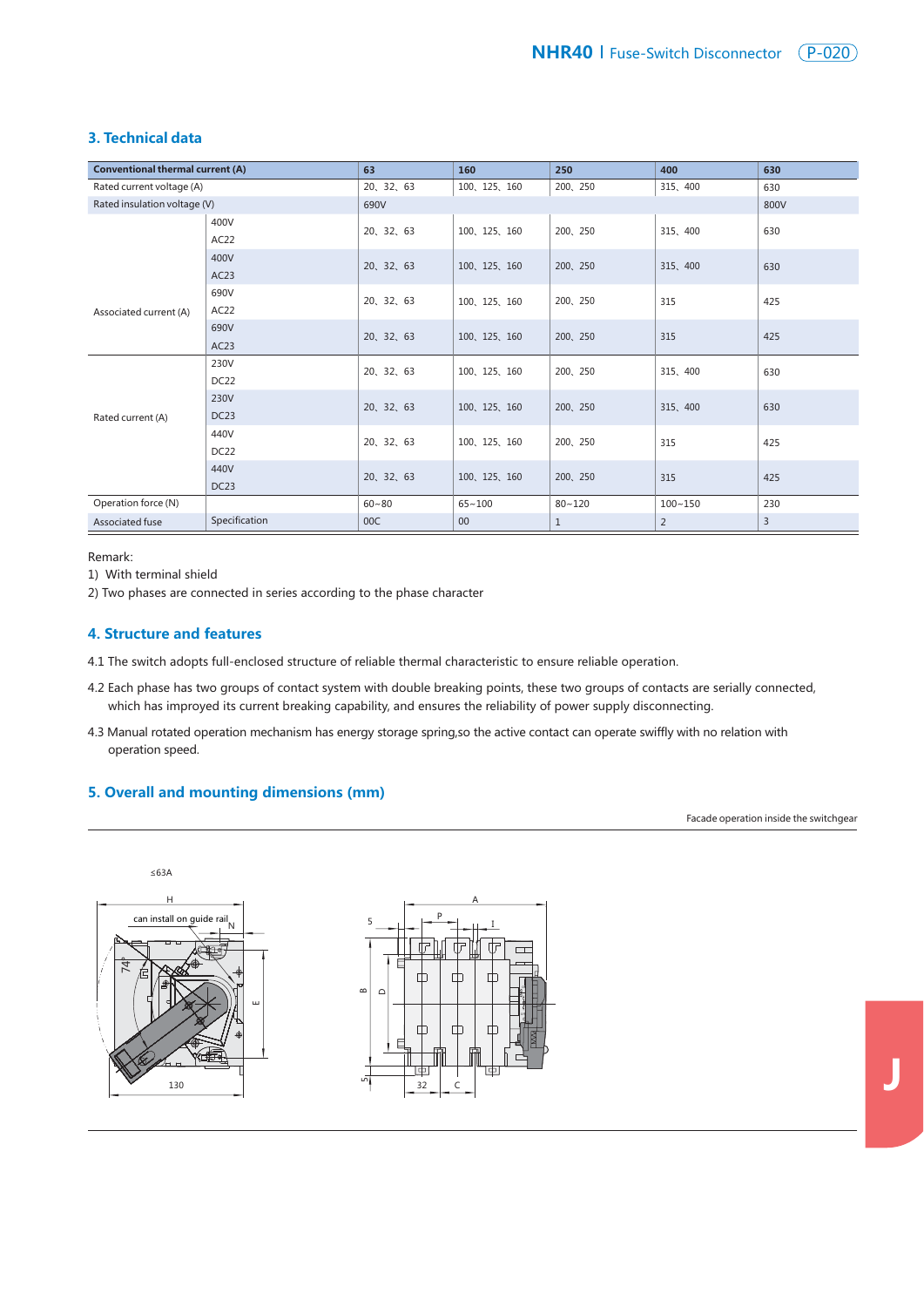

Facade operation outside the switchgear





100-400A Boring dimension on the panel



630A Boring dimension on the panel

| <b>Specification</b> | <b>Overall and mounting dimensions</b> |     |                          |     |     |                          |     |          |                          |                          |                          |             |                          |    |                          |
|----------------------|----------------------------------------|-----|--------------------------|-----|-----|--------------------------|-----|----------|--------------------------|--------------------------|--------------------------|-------------|--------------------------|----|--------------------------|
|                      | A                                      | B   | $\mathsf{C}$             | D   | E   | F                        | н   |          | J                        | L                        | M                        | $\mathbf N$ | W                        | P  | $\mathbf K$              |
| 63/2                 | 108                                    | 120 | $\overline{\phantom{a}}$ | 92  | 96  | $\overline{\phantom{a}}$ | 160 | 4.5      | $\overline{\phantom{a}}$ | $\overline{\phantom{a}}$ | $\overline{\phantom{a}}$ | 22          | $\overline{\phantom{a}}$ | 32 | $\overline{\phantom{a}}$ |
| 63/3                 | 140                                    | 120 | 32                       | 92  | 96  | $\overline{\phantom{a}}$ | 160 | 4.5      | $\overline{\phantom{a}}$ | $\overline{\phantom{a}}$ | $\overline{\phantom{a}}$ | 22          | $\overline{\phantom{a}}$ | 32 | $\overline{\phantom{a}}$ |
| 63/4                 | 172                                    | 120 | 60                       | 92  | 96  | ٠                        | 160 | 4.5      | $\sim$                   | $\sim$                   | $\sim$                   | 22          | $\overline{\phantom{a}}$ | 32 | $\overline{\phantom{a}}$ |
| 160/2                | 128                                    | 162 | 36                       | 120 | 142 | 67.5                     | 190 | 5.5      | 115                      | $205 - 325$              | 8                        | 19          | 21                       | 36 | 126                      |
| 160/3                | 165                                    | 162 | 36                       | 120 | 142 | 67.5                     | 190 | 5.5      | 115                      | $205 - 325$              | 8                        | 19          | 21                       | 36 | 126                      |
| 160/4                | 202                                    | 162 | 36                       | 120 | 142 | 67.5                     | 190 | 5.5      | 115                      | $205 - 325$              | 8                        | 19          | 21                       | 36 | 126                      |
| 250/2                | 185                                    | 195 | 60                       | 160 | 166 | 91.5                     | 210 | 5.5      | 145                      | $205 - 325$              | 10                       | 19          | 21                       | 60 | 126                      |
| 250/3                | 240                                    | 195 | 60                       | 160 | 166 | 91.5                     | 210 | 5.5      | 145                      | $205 - 325$              | 10                       | 19          | 21                       | 60 | 126                      |
| 250/4                | 300                                    | 195 | 60                       | 160 | 166 | 91.5                     | 210 | 5.5      | 145                      | $205 - 325$              | 10                       | 19          | 21                       | 60 | 126                      |
| 400/2                | 214                                    | 205 | 66                       | 170 | 176 | 122                      | 210 | 5.5      | 145                      | $205 - 325$              | 10                       | 25          | 21                       | 66 | 126                      |
| 400/3                | 280                                    | 205 | 66                       | 170 | 176 | 122                      | 210 | 5.5      | 145                      | $205 - 325$              | 10                       | 25          | 21                       | 66 | 126                      |
| 400/4                | 346                                    | 205 | 66                       | 170 | 176 | 122                      | 210 | 5.5      | 145                      | $205 - 325$              | 10                       | 25          | 21                       | 66 | 126                      |
| 630/3                | 346                                    | 300 | 250                      | 250 | 268 | 39                       | 350 | $\Phi$ 9 | 190                      | $330 - 440$              | 12                       | 72          | 37                       | 80 | 190                      |
| 630/4                | 426                                    | 300 | 250                      | 250 | 268 | 39                       | 350 | $\Phi$ 9 | 190                      | $330 - 440$              | 12                       | 72          | 37                       | 80 | 190                      |